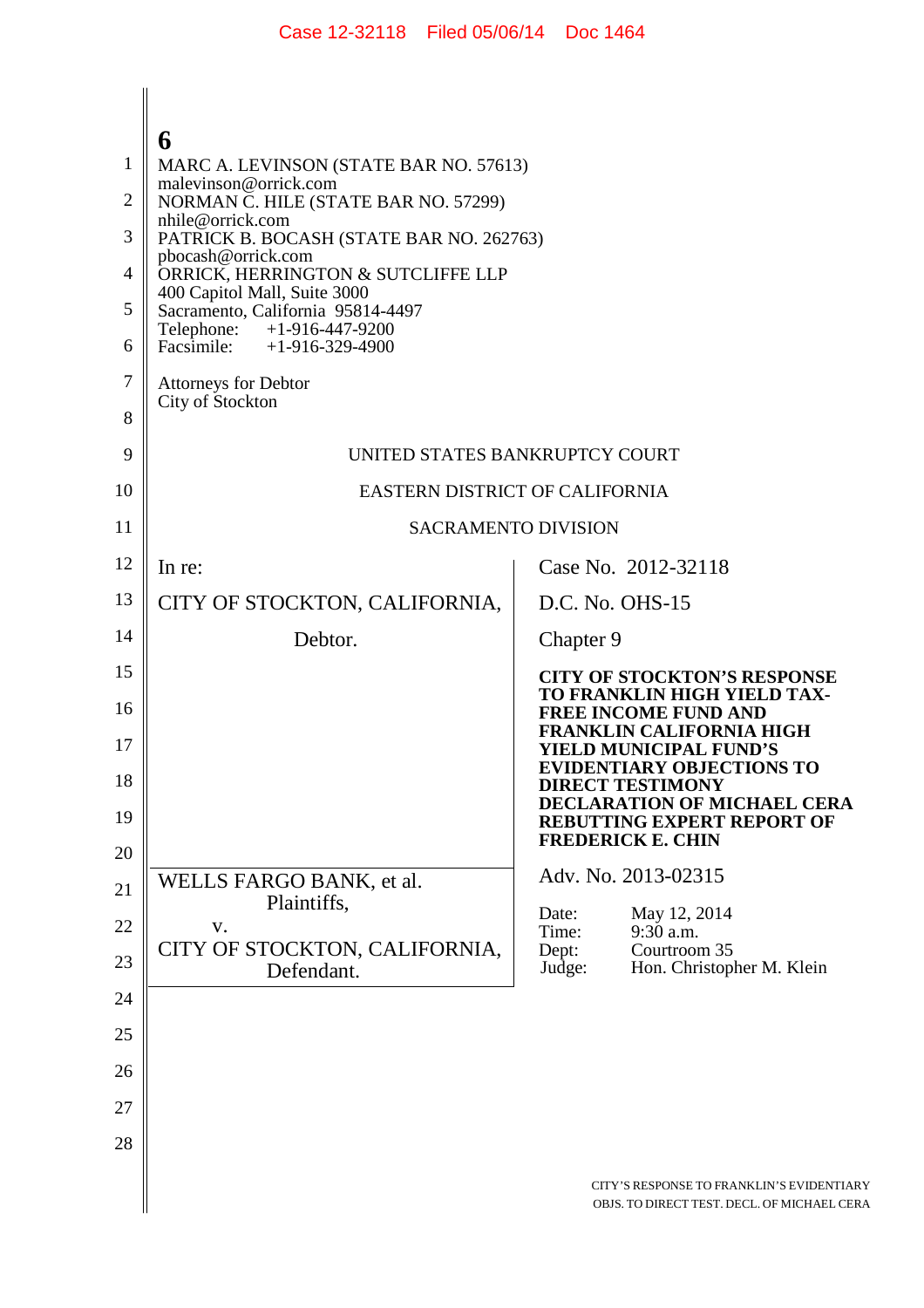| $\mathbf{1}$   | Pursuant to paragraph 44 of the Order Governing The Disclosure And Use Of Discovery                  |                                                                |                                                                                            |  |
|----------------|------------------------------------------------------------------------------------------------------|----------------------------------------------------------------|--------------------------------------------------------------------------------------------|--|
| $\overline{2}$ | Information And Scheduling Dates, Etc. [Dkt. Nos. 1224 (Case), 16 (Proceeding)], as amended          |                                                                |                                                                                            |  |
| 3              | by the Order Modifying Order Governing The Disclosure And Use Of Discovery Information               |                                                                |                                                                                            |  |
| 4              | And Scheduling Dates, Etc. [Dkt. Nos. 1242 (Case), 18 (Proceeding)] (collectively, the "Orders"),    |                                                                |                                                                                            |  |
| 5              | the City of Stockton, California (the "City"), the debtor and defendant in the above-captioned       |                                                                |                                                                                            |  |
| 6              | case and adversary proceeding, hereby submits the following responses to Franklin High Yield         |                                                                |                                                                                            |  |
| 7              | Tax-Free Income Fund and Franklin California High Yield Municipal Fund's (collectively,              |                                                                |                                                                                            |  |
| 8              | "Franklin's") Evidentiary Objections to Direct Testimony Declaration of Michael Cera Rebutting       |                                                                |                                                                                            |  |
| 9              | Expert Report Of Frederick E. Chin [Dkt. Nos. 1412 (Case), 101 (Proceeding)].                        |                                                                |                                                                                            |  |
| 10             | The City disagrees with all of Franklin's objections to Mr. Cera's declaration and submits           |                                                                |                                                                                            |  |
| 11             | that Franklin will have the opportunity to cross-examine Mr. Cera to address any alleged             |                                                                |                                                                                            |  |
| 12             | deficiencies in his declaration. However, to the extent the Court determines that any of Mr.         |                                                                |                                                                                            |  |
| 13             | Cera's statements in his declaration require clarification or additional foundational support, the   |                                                                |                                                                                            |  |
| 14             | City is prepared to provide live testimony at trial by Mr. Cera to clarify or lay any foundation the |                                                                |                                                                                            |  |
|                | Court deems necessary.                                                                               |                                                                |                                                                                            |  |
| 15             |                                                                                                      |                                                                |                                                                                            |  |
| 16             |                                                                                                      | The City's responses to Franklin's specific objections follow: |                                                                                            |  |
| 17             | <b>PARAGRAPH</b><br><b>OBJECTED TO</b>                                                               | <b>GROUNDS FOR</b><br><b>OBJECTION</b>                         | <b>RESPONSE TO</b><br>OBJECTION                                                            |  |
| 18             | The City has foregone a<br>4.                                                                        | Franklin objects to the                                        | The statements in this                                                                     |  |
| 19             | great deal of capital<br>improvements and                                                            | statements in this paragraph<br>because they are vague,        | paragraph are sufficiently<br>clear and do not lack                                        |  |
| 20             | maintenance at the Ice Arena.<br>While this resulted in a short-                                     | speculative, and lack<br>foundation. FED. R. EVID.             | foundation under FED. R.<br>EVID. 602 because they are                                     |  |
| 21             | term savings, the physical<br>infrastructure at the Ice Arena                                        | 602. Franklin incorporates by<br>reference herein the Motion   | based on the fact that Mr.<br>Cera is the General Manager                                  |  |
| 22             | has suffered, and the Ice<br>Arena is now in need of                                                 | Of Franklin High Yield Tax-<br>Free Income Fund And            | of SMG Stockton, in which<br>capacity he has been                                          |  |
| 23             | critical maintenance and<br>upgrades.                                                                | Franklin California High<br>Yield Municipal Fund To            | responsible for general<br>oversight of all facets of the                                  |  |
| 24             |                                                                                                      | Exclude Testimony Of<br>Michael Cera.                          | Oak Park Ice Arena's<br>operations for over three                                          |  |
| 25             |                                                                                                      |                                                                | years, and has over 15 years<br>of experience in venues                                    |  |
| 26             |                                                                                                      |                                                                | management, as more fully<br>described in $\P$ 1-3 of his                                  |  |
| 27<br>28       |                                                                                                      |                                                                | declaration. To the extent<br>necessary, the City will make<br>an offer of proof at trial. |  |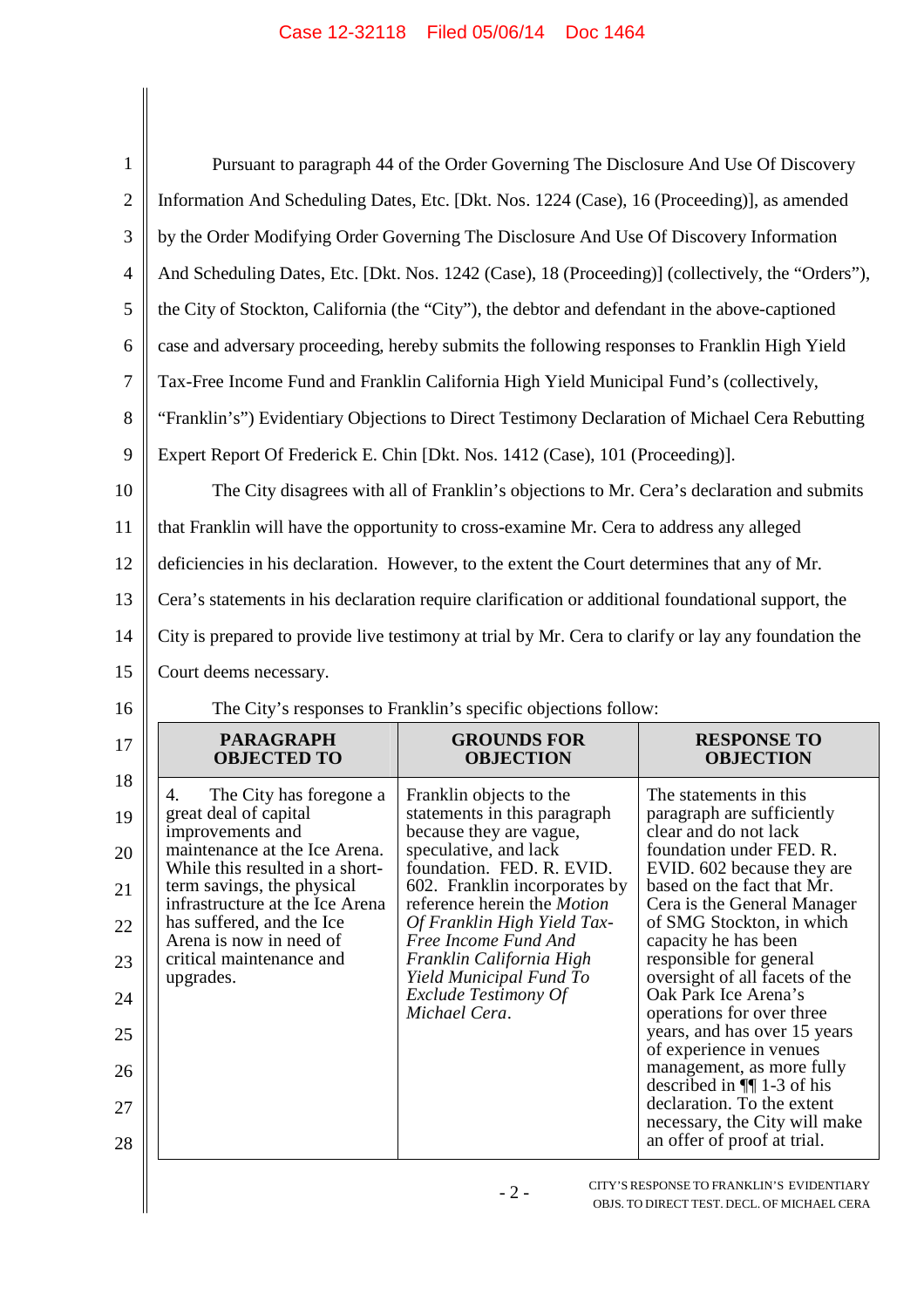| <b>PARAGRAPH</b><br><b>OBJECTED TO</b>                                                                                                                                                                                                                                                                                                                                                                                                                                                                                                                                                                          | <b>GROUNDS FOR</b><br><b>OBJECTION</b>                                                                                                                                                                                                                                                                                                                         | <b>RESPONSE TO</b><br><b>OBJECTION</b>                                                                                                                                                                                                                                                                                                                                                                                                                                                                                                                                                                                                                                                      |
|-----------------------------------------------------------------------------------------------------------------------------------------------------------------------------------------------------------------------------------------------------------------------------------------------------------------------------------------------------------------------------------------------------------------------------------------------------------------------------------------------------------------------------------------------------------------------------------------------------------------|----------------------------------------------------------------------------------------------------------------------------------------------------------------------------------------------------------------------------------------------------------------------------------------------------------------------------------------------------------------|---------------------------------------------------------------------------------------------------------------------------------------------------------------------------------------------------------------------------------------------------------------------------------------------------------------------------------------------------------------------------------------------------------------------------------------------------------------------------------------------------------------------------------------------------------------------------------------------------------------------------------------------------------------------------------------------|
|                                                                                                                                                                                                                                                                                                                                                                                                                                                                                                                                                                                                                 |                                                                                                                                                                                                                                                                                                                                                                | The City incorporates by<br>reference herein its<br><b>Opposition To Motion Of</b><br>Franklin High Yield Tax-Free<br>Income Fund And Franklin<br>California High Yield<br>Municipal Fund To Exclude<br>Testimony Of Michael Cera.                                                                                                                                                                                                                                                                                                                                                                                                                                                          |
| 5.<br>The largest capital<br>improvement overdue for the<br>Ice Arena is the replacement<br>of the ice floor. The current<br>ice floor is uneven, rusty, and<br>leaky. The floor has suffered<br>from major permafrost<br>damage, causing the ground<br>to heave and sink in places.<br>The resulting unevenness<br>affects the ability to maintain<br>a quality ice surface. Also, the<br>piping needed to keep the<br>floor refrigerated has rusted<br>almost completely through,<br>requiring frequent repairs.<br>SMG has estimated the cost<br>of a replacing the ice floor at<br>approximately \$350,000. | Franklin incorporates by<br>reference herein the Motion<br>Of Franklin High Yield Tax-<br>Free Income Fund And<br>Franklin California High<br>Yield Municipal Fund To<br>Exclude Testimony Of<br>Michael Cera.                                                                                                                                                 | The City incorporates by<br>reference herein its<br><b>Opposition To Motion Of</b><br>Franklin High Yield Tax-Free<br>Income Fund And Franklin<br>California High Yield<br>Municipal Fund To Exclude<br>Testimony Of Michael Cera.                                                                                                                                                                                                                                                                                                                                                                                                                                                          |
| In addition, the Ice<br>6.<br>Arena's ice plant, which is 43<br>years old, is in need of<br>replacement. After the latest<br>round of emergency repairs to<br>the ice plant in 2012, the Ice<br>Arena is still running at only<br>33% capacity. Many repair<br>issues still exist, and parts for<br>those repairs are either<br>extremely difficult to find or<br>must be custom-made due to<br>obsolescence. Replacement<br>would be preferable to<br>constant repairs and<br>downtime. SMG estimates the<br>cost of a total overhaul of the<br>ice plan to be \$500,000.                                      | Franklin objects to the<br>underlined statements in this<br>paragraph because they are<br>speculative and lack<br>foundation. FED. R. EVID.<br>602. Franklin incorporates by<br>reference the <i>Motion Of</i><br>Franklin High Yield Tax-Free<br>Income Fund And Franklin<br>California High Yield<br>Municipal Fund To Exclude<br>Testimony Of Michael Cera. | The underlined statements in<br>this paragraph are sufficiently<br>clear and do not lack<br>foundation under FED. R.<br>EVID. 602 because they are<br>based on the fact that Mr.<br>Cera is the General Manager<br>of SMG Stockton, in which<br>capacity he has been<br>responsible for general<br>oversight of all facets of the<br>Oak Park Ice Arena's<br>operations for over three<br>years, and has over 15 years<br>of experience in venues<br>management, as more fully<br>described in $\P$ 1-3 of his<br>declaration. To the extent<br>necessary, the City will make<br>an offer of proof at trial.<br>The City incorporates by<br>reference herein its<br>Opposition To Motion Of |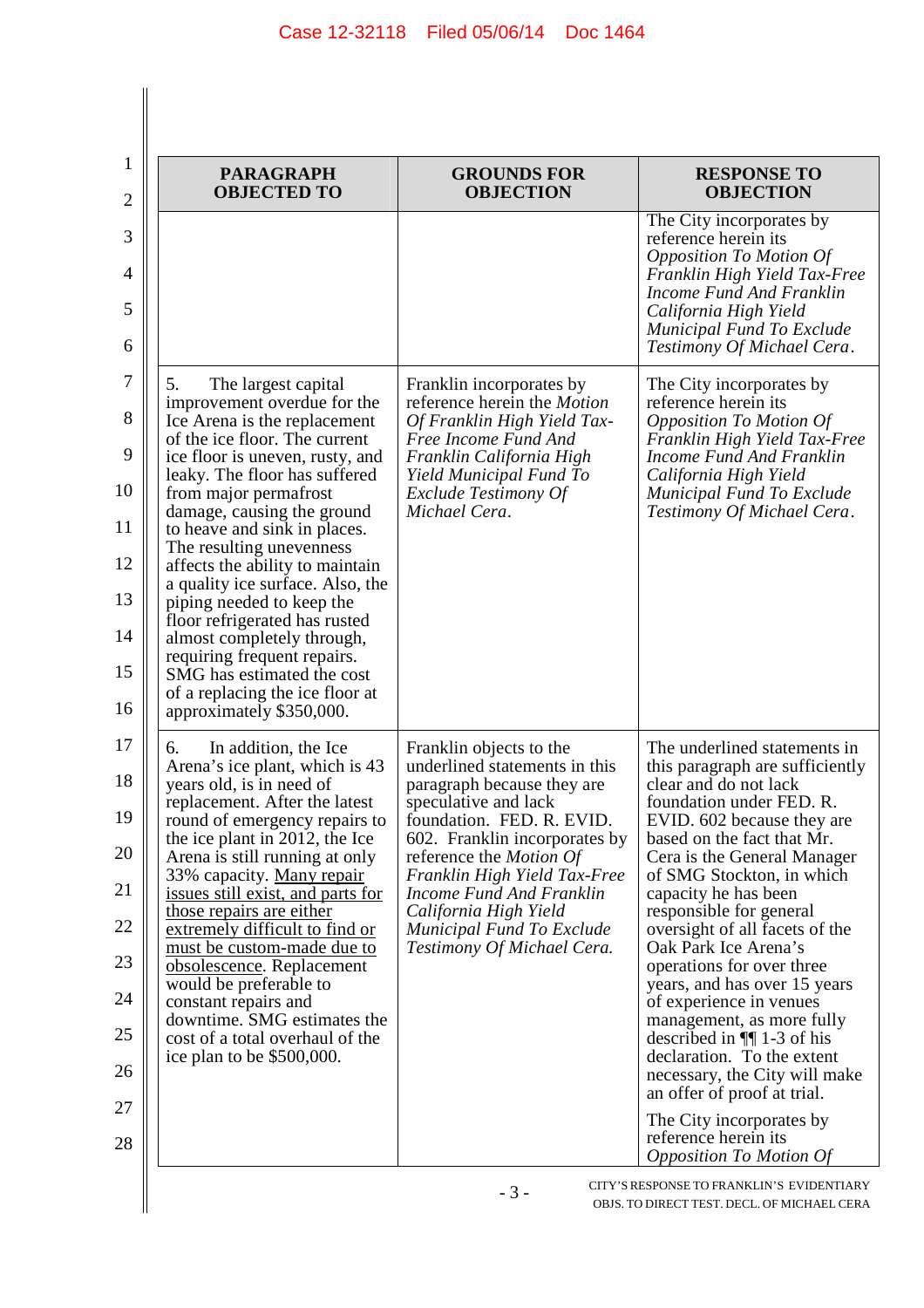| <b>PARAGRAPH</b><br><b>OBJECTED TO</b>                                                                                                                                                                                                                                                                                                                                                                                                                                                                                                                                                                                                                                                                                                                                                                                                                                                                                                                                                                                                                                                                                                                                                         | <b>GROUNDS FOR</b><br><b>OBJECTION</b>                                                                                                                                                                                                                                                                                                                             | <b>RESPONSE TO</b><br><b>OBJECTION</b>                                                                                                                                                                                                                                                                                                                                                                                                                                                                                                                                                                                                                                                                                                                                                                                                             |
|------------------------------------------------------------------------------------------------------------------------------------------------------------------------------------------------------------------------------------------------------------------------------------------------------------------------------------------------------------------------------------------------------------------------------------------------------------------------------------------------------------------------------------------------------------------------------------------------------------------------------------------------------------------------------------------------------------------------------------------------------------------------------------------------------------------------------------------------------------------------------------------------------------------------------------------------------------------------------------------------------------------------------------------------------------------------------------------------------------------------------------------------------------------------------------------------|--------------------------------------------------------------------------------------------------------------------------------------------------------------------------------------------------------------------------------------------------------------------------------------------------------------------------------------------------------------------|----------------------------------------------------------------------------------------------------------------------------------------------------------------------------------------------------------------------------------------------------------------------------------------------------------------------------------------------------------------------------------------------------------------------------------------------------------------------------------------------------------------------------------------------------------------------------------------------------------------------------------------------------------------------------------------------------------------------------------------------------------------------------------------------------------------------------------------------------|
|                                                                                                                                                                                                                                                                                                                                                                                                                                                                                                                                                                                                                                                                                                                                                                                                                                                                                                                                                                                                                                                                                                                                                                                                |                                                                                                                                                                                                                                                                                                                                                                    | Franklin High Yield Tax-Free<br>Income Fund And Franklin<br>California High Yield<br>Municipal Fund To Exclude<br>Testimony Of Michael Cera.                                                                                                                                                                                                                                                                                                                                                                                                                                                                                                                                                                                                                                                                                                       |
| There is a litany of<br>7.<br>other capital improvements<br>needed at the Ice Arena.<br>Attached as Exhibit A hereto<br>is a true and correct copy of a<br>spreadsheet showing the most<br>up-to-date quotes for some of<br>the capital improvements<br>needed at the Ice Arena. The<br>improvements reflected in<br>Exhibit A include the items<br>below, listed with SMG's<br>estimate of the cost for each:<br>The floors and fixtures<br>a)<br>of the building's lobby<br>and restrooms are<br>original to the building<br>and require constant<br>repair and<br>maintenance. Two of<br>the restrooms are<br>currently completely<br>unusable. New<br>flooring and utility<br>infrastructure is<br>needed (\$200,000).<br>The building's stucco<br>b)<br>walls are chipping and<br>falling apart, and need<br>to be either repaired or<br>replaced (\$150,000).<br>The Ice Arena's<br>$\mathbf{c})$<br>current ice resurfacer<br>is 23 years old, is near<br>the end of its expected<br>life, and is in need of<br>constant major repair.<br>The condition of the<br>resurfacer greatly<br>increases the work and<br>effort needed to<br>maintain a safe, quality<br>ice sheet, and should | Franklin objects to the<br>underlined statements in this<br>paragraph because they are<br>speculative and lack<br>foundation. FED. R. EVID.<br>602. Franklin incorporates by<br>reference herein the Motion<br>Of Franklin High Yield Tax-<br>Free Income Fund And<br>Franklin California High<br>Yield Municipal Fund To<br>Exclude Testimony Of<br>Michael Cera. | The underlined statements in<br>this paragraph are sufficiently<br>clear and do not lack<br>foundation under FED. R.<br>EVID. 602 because they are<br>based on the fact that Mr.<br>Cera is the General Manager<br>of SMG Stockton, in which<br>capacity he has been<br>responsible for general<br>oversight of all facets of the<br>Oak Park Ice Arena's<br>operations for over three<br>years, and has over 15 years<br>of experience in venues<br>management, as more fully<br>described in $\P$ 1-3 of his<br>declaration. To the extent<br>necessary, the City will make<br>an offer of proof at trial.<br>The City incorporates by<br>reference herein its<br><b>Opposition To Motion Of</b><br>Franklin High Yield Tax-Free<br>Income Fund And Franklin<br>California High Yield<br>Municipal Fund To Exclude<br>Testimony Of Michael Cera. |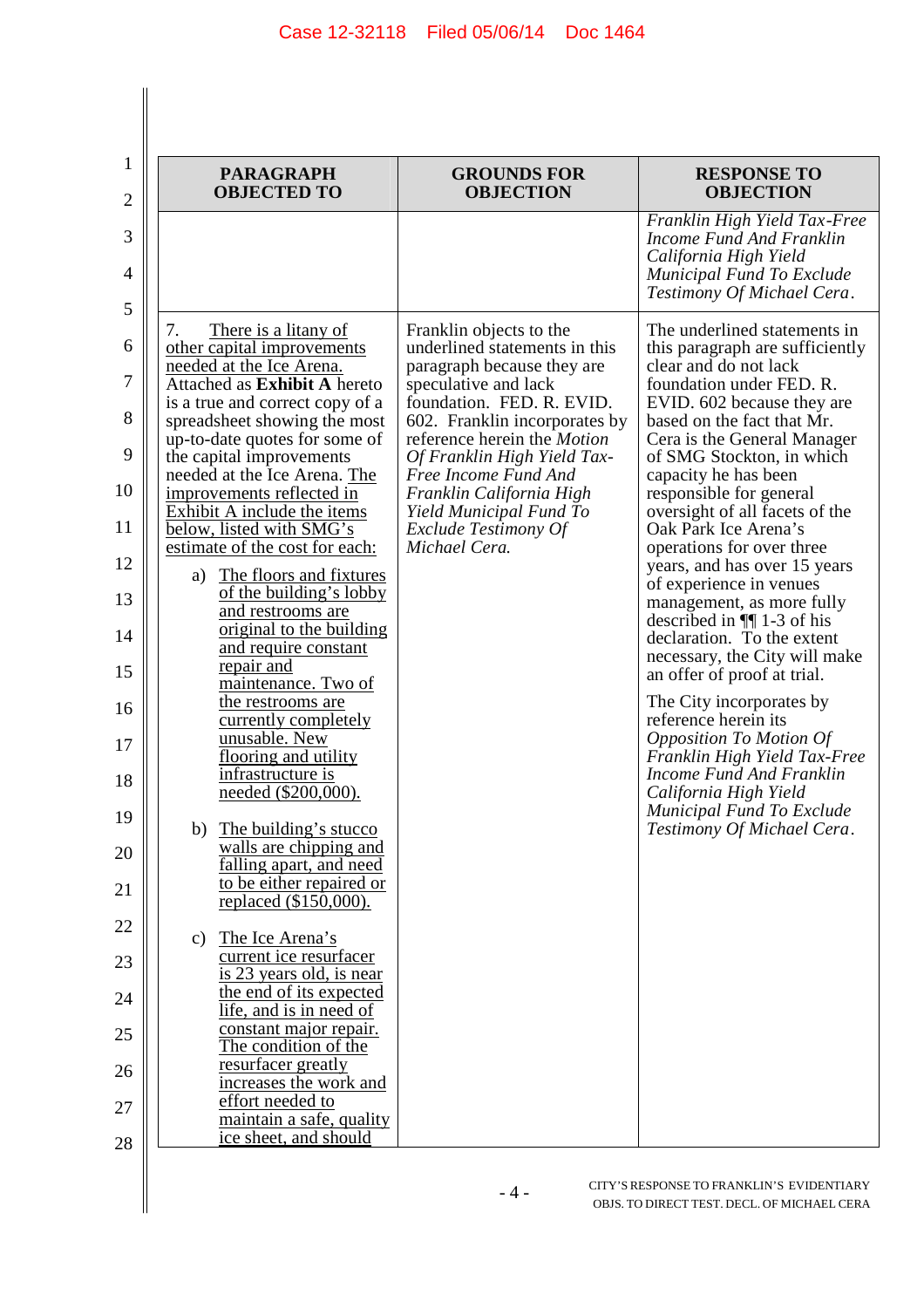| <b>PARAGRAPH</b><br><b>OBJECTED TO</b>                                                                                                                                                                                                                                                                                                                                                                                                                                                                                                                                                                                                                                                                                               | <b>GROUNDS FOR</b><br><b>OBJECTION</b>                                                                                                                                                                                                                                                                                              | <b>RESPONSE TO</b><br><b>OBJECTION</b>                                                                                                                                                                                                                                                                                                                                                                                                                                                                                                                              |
|--------------------------------------------------------------------------------------------------------------------------------------------------------------------------------------------------------------------------------------------------------------------------------------------------------------------------------------------------------------------------------------------------------------------------------------------------------------------------------------------------------------------------------------------------------------------------------------------------------------------------------------------------------------------------------------------------------------------------------------|-------------------------------------------------------------------------------------------------------------------------------------------------------------------------------------------------------------------------------------------------------------------------------------------------------------------------------------|---------------------------------------------------------------------------------------------------------------------------------------------------------------------------------------------------------------------------------------------------------------------------------------------------------------------------------------------------------------------------------------------------------------------------------------------------------------------------------------------------------------------------------------------------------------------|
| be replaced $(\$95,000)$ .<br>d) As a result of the<br><b>Energy Independence</b><br>Act, a federal program<br>that phased out the<br>production or ability to<br>import a variety of<br>non-energy efficient<br>materials and<br>equipment, rink<br>lighting must be re-<br>lamped with energy<br>efficient bulbs and<br>protective screens<br>must be installed<br>$($75,000)$ . The lighting<br>above the ice at the Ice<br>Arena was phased out<br>starting in July 2012.<br>The parking lot, which<br>e)<br>has not been repaved<br>since the Ice Arena<br>opened in 1971 (43<br>years ago), needs to be<br>repaved (\$50,000).<br>A ventilation and<br>f<br>exhaust system must<br>be added to the locker<br>rooms (\$30,000). |                                                                                                                                                                                                                                                                                                                                     |                                                                                                                                                                                                                                                                                                                                                                                                                                                                                                                                                                     |
| As reflected in Exhibit<br>8.<br>A, the capital improvements<br>needed at the Ice Arena have<br>a total cost of over \$2 million.                                                                                                                                                                                                                                                                                                                                                                                                                                                                                                                                                                                                    | Franklin objects to the<br>statements in this paragraph<br>because they lack foundation.<br>FED. R. EVID. 602. Franklin<br>incorporates by reference<br>herein the Motion Of Franklin<br>High Yield Tax-Free Income<br><b>Fund And Franklin California</b><br>High Yield Municipal Fund<br>To Exclude Testimony Of<br>Michael Cera. | The statements in this.<br>paragraph are sufficiently<br>clear and do not lack<br>foundation under FED. R.<br>EVID. 602 because they are<br>based on the fact that Mr.<br>Cera is the General Manager<br>of SMG Stockton, in which<br>capacity he has been<br>responsible for general<br>oversight of all facets of the<br>Oak Park Ice Arena's<br>operations for over three<br>years, and has over 15 years<br>of experience in venues<br>management, as more fully<br>described in $\P$ 1-3 of his<br>declaration. To the extent<br>necessary, the City will make |